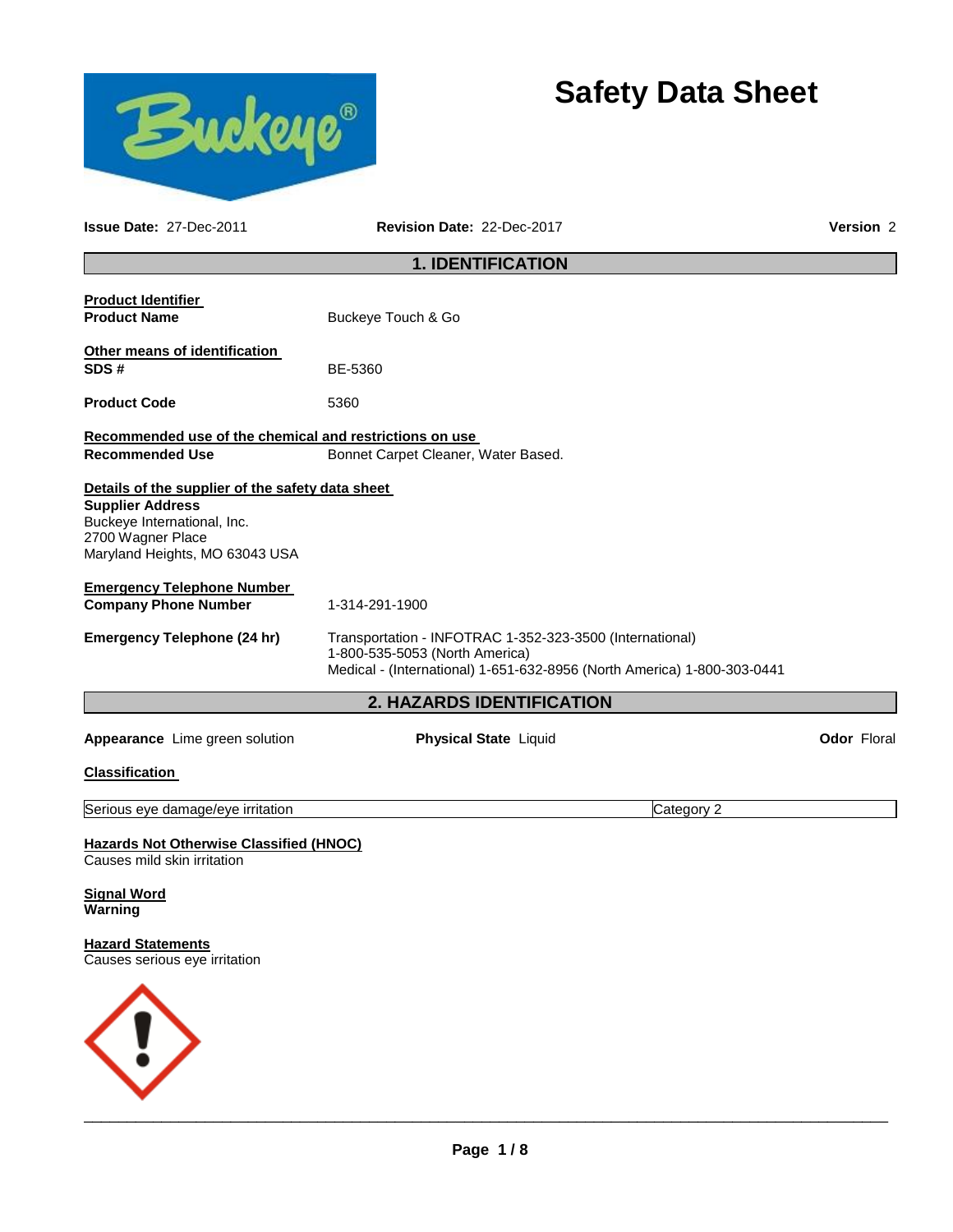## **Precautionary Statements - Prevention**

Wash face, hands and any exposed skin thoroughly after handling Wear eye/face protection

## **Precautionary Statements - Response**

IF IN EYES: Rinse cautiously with water for several minutes. Remove contact lenses, if present and easy to do. Continue rinsing If eye irritation persists: Get medical advice/attention

\_\_\_\_\_\_\_\_\_\_\_\_\_\_\_\_\_\_\_\_\_\_\_\_\_\_\_\_\_\_\_\_\_\_\_\_\_\_\_\_\_\_\_\_\_\_\_\_\_\_\_\_\_\_\_\_\_\_\_\_\_\_\_\_\_\_\_\_\_\_\_\_\_\_\_\_\_\_\_\_\_\_\_\_\_\_\_\_\_\_\_\_\_

## **Other Hazards**

Harmful to aquatic life with long lasting effects

# **3. COMPOSITION/INFORMATION ON INGREDIENTS**

| <b>Chemical Name</b>       | <b>CAS No</b>  | Weiaht-% |
|----------------------------|----------------|----------|
| Sodium lauryl sulfate      | $151 - 21 - 3$ | <ລ       |
| Sodium lauroyl sarcosinate | 137-16-6       | <ວ       |
| Benzyl alcohol             | $100 - 51 - 6$ | ⊂>       |

\*\*If Chemical Name/CAS No is "proprietary" and/or Weight-% is listed as a range, the specific chemical identity and/or percentage of composition has been withheld as a trade secret.\*\*

# **4. FIRST-AID MEASURES**

## **First Aid Measures**

| <b>Eye Contact</b>                  | Rinse immediately with plenty of water, also under the eyelids, for at least 15 minutes. Call<br>a physician if irritation persists.                           |
|-------------------------------------|----------------------------------------------------------------------------------------------------------------------------------------------------------------|
| <b>Skin Contact</b>                 | Wash off immediately with plenty of water for at least 15 minutes. If skin irritation persists,<br>call a physician.                                           |
| <b>Inhalation</b>                   | Remove to fresh air.                                                                                                                                           |
| <b>Ingestion</b>                    | Drink 2-3 large glasses of water. Do not induce vomiting. Call a physician. Never give<br>anything by mouth to an unconscious person.                          |
| Most important symptoms and effects |                                                                                                                                                                |
| <b>Symptoms</b>                     | Contact will cause irritation and redness to exposed areas. Direct eye contact may cause<br>stinging, tearing and redness. Can cause defatting of skin tissue. |

## **Indication of any immediate medical attention and special treatment needed**

**Notes to Physician** Treat symptomatically. Dermatitis or other pre-existing skin conditions may be aggravated by overexposure to this product.

# **5. FIRE-FIGHTING MEASURES**

## **Suitable Extinguishing Media**

Use extinguishing measures that are appropriate to local circumstances and the surrounding environment.

## **Unsuitable Extinguishing Media** Not determined.

## **Specific Hazards Arising from the Chemical**

Combustion products may be toxic.

## **Hazardous Combustion Products** Carbon oxides. Sulfur oxides.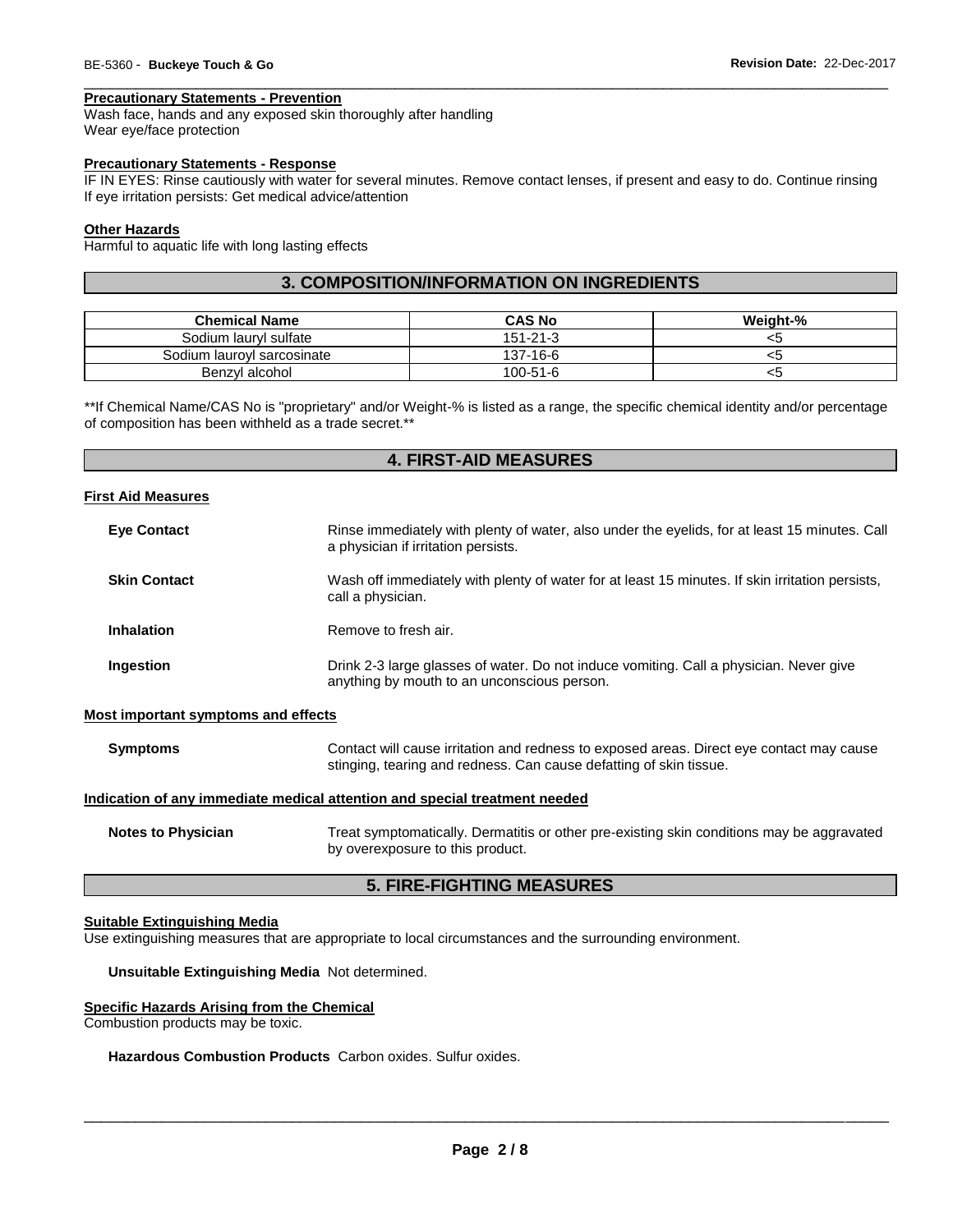## \_\_\_\_\_\_\_\_\_\_\_\_\_\_\_\_\_\_\_\_\_\_\_\_\_\_\_\_\_\_\_\_\_\_\_\_\_\_\_\_\_\_\_\_\_\_\_\_\_\_\_\_\_\_\_\_\_\_\_\_\_\_\_\_\_\_\_\_\_\_\_\_\_\_\_\_\_\_\_\_\_\_\_\_\_\_\_\_\_\_\_\_\_ **Protective equipment and precautions for firefighters**

As in any fire, wear self-contained breathing apparatus pressure-demand, MSHA/NIOSH (approved or equivalent) and full protective gear.

# **6. ACCIDENTAL RELEASE MEASURES**

## **Personal precautions, protective equipment and emergency procedures**

| Use personal protection recommended in Section 8.<br><b>Personal Precautions</b> |                                                                                                                                                                     |  |  |
|----------------------------------------------------------------------------------|---------------------------------------------------------------------------------------------------------------------------------------------------------------------|--|--|
| <b>Environmental Precautions</b>                                                 | Prevent from entering into soil, ditches, sewers, waterways and/or groundwater. See<br>Section 12, Ecological Information. See Section 13: DISPOSAL CONSIDERATIONS. |  |  |
| Methods and material for containment and cleaning up                             |                                                                                                                                                                     |  |  |

| <b>Methods for Containment</b> | Prevent further leakage or spillage if safe to do so.                                                                                |
|--------------------------------|--------------------------------------------------------------------------------------------------------------------------------------|
| <b>Methods for Clean-Up</b>    | Pick up with mop, wet/dry vac, or absorbent material. Rinse area with clear water and allow<br>floor to dry before allowing traffic. |

# **7. HANDLING AND STORAGE**

## **Precautions for safe handling**

**Advice on Safe Handling** Handle in accordance with good industrial hygiene and safety practice. Use personal protection recommended in Section 8. Avoid contact with skin, eyes or clothing. Wash face, hands, and any exposed skin thoroughly after handling. Keep containers closed when not in use.

#### **Conditions for safe storage, including any incompatibilities**

**Storage Conditions** Keep container tightly closed and store in a cool, dry and well-ventilated place. Store at room temperature.

**Incompatible Materials Chlorine bleach.** 

# **8. EXPOSURE CONTROLS/PERSONAL PROTECTION**

| <b>Exposure Guidelines</b> | No exposure limits noted for ingredient(s). The following information is given as general |
|----------------------------|-------------------------------------------------------------------------------------------|
|                            | auidance                                                                                  |

## **Appropriate engineering controls**

| <b>Engineering Controls</b><br>Ensure adequate ventilation, especially in confined areas. Eyewash stations. Showers. |
|----------------------------------------------------------------------------------------------------------------------|
|----------------------------------------------------------------------------------------------------------------------|

#### **Individual protection measures, such as personal protective equipment**

| Risk of contact: Wear approved safety goggles.<br><b>Eye/Face Protection</b> |
|------------------------------------------------------------------------------|
|------------------------------------------------------------------------------|

## **Skin and Body Protection** Wear rubber gloves or other impervious gloves.

**Respiratory Protection** No protection is ordinarily required under normal conditions of use and with adequate ventilation.

**General Hygiene Considerations** Handle in accordance with good industrial hygiene and safety practice.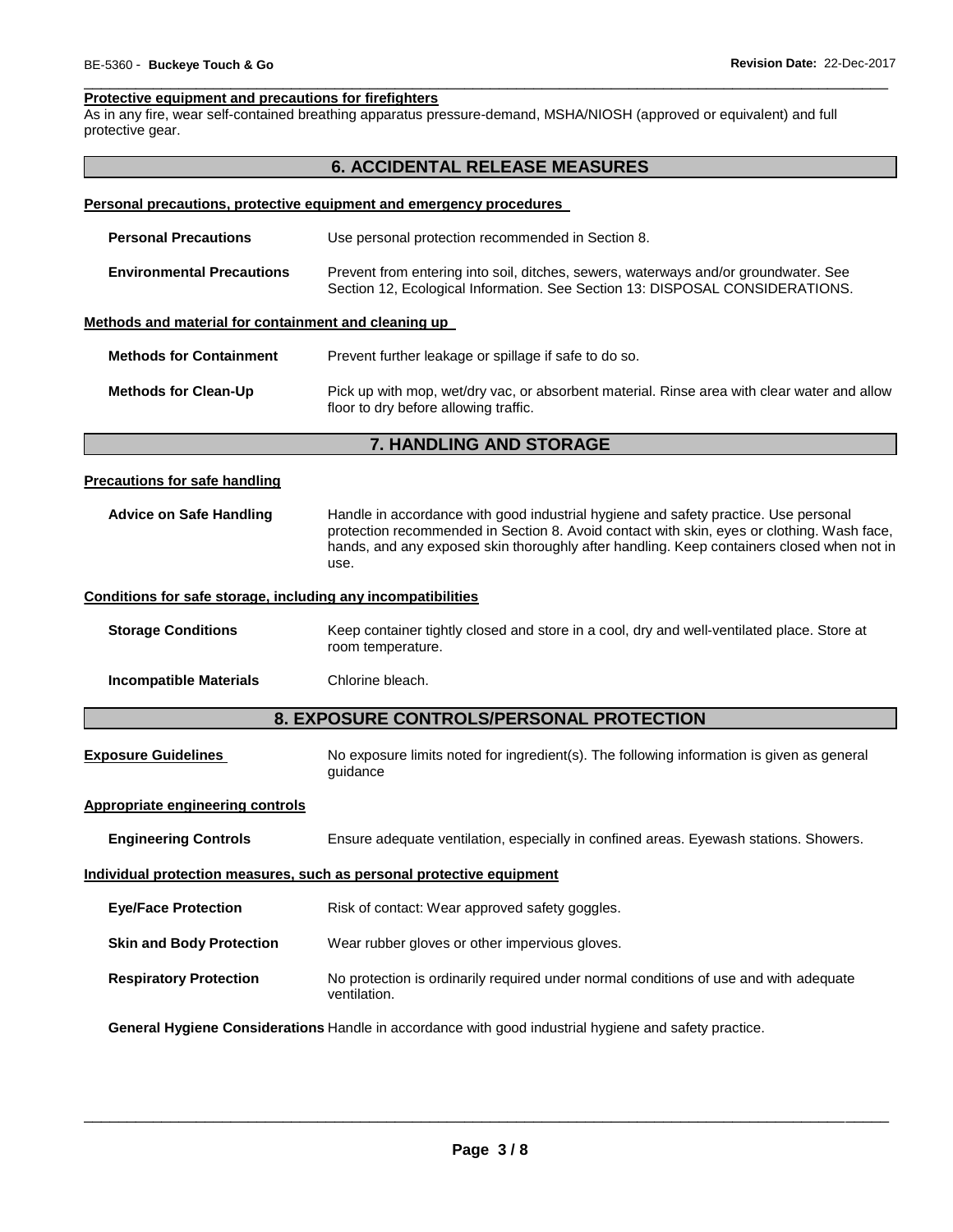**Solubility in other solvents** 

**Vapor Density** 

# \_\_\_\_\_\_\_\_\_\_\_\_\_\_\_\_\_\_\_\_\_\_\_\_\_\_\_\_\_\_\_\_\_\_\_\_\_\_\_\_\_\_\_\_\_\_\_\_\_\_\_\_\_\_\_\_\_\_\_\_\_\_\_\_\_\_\_\_\_\_\_\_\_\_\_\_\_\_\_\_\_\_\_\_\_\_\_\_\_\_\_\_\_ **9. PHYSICAL AND CHEMICAL PROPERTIES**

# **Information on basic physical and chemical properties**

**Upper Flammability Limits** Not applicable **Lower Flammability Limit** Not applicable **Vapor Pressure 1986** Not determined<br> **Vapor Density** 1986 Not determined

**Water Solubility <b>Infinite Infinite**<br> **Solubility in other solvents** Not determined

**Partition Coefficient Not determined Auto-ignition Temperature** Not determined **Decomposition Temperature** Not determined **Kinematic Viscosity Not determined Dynamic Viscosity Not determined Explosive Properties** Not determined **Oxidizing Properties Not determined** 

**Specific Gravity** 1.01

| <b>Physical State</b>               | Liauid                    |                       |        |
|-------------------------------------|---------------------------|-----------------------|--------|
| Appearance                          | Lime green solution       | Odor                  | Floral |
| Color                               | Lime green                | <b>Odor Threshold</b> | Not de |
| <b>Property</b>                     | <b>Values</b>             | Remarks • Method      |        |
| рH                                  | $7.7 - 8.1$ (conc.)       |                       |        |
|                                     | 7.3 - 7.7 (1:12 dilution) |                       |        |
| <b>Melting Point/Freezing Point</b> | Not determined            |                       |        |
| <b>Boiling Point/Boiling Range</b>  | 100 °C / 212 °F           |                       |        |
| <b>Flash Point</b>                  | None                      | Tag Closed Cup        |        |
| <b>Evaporation Rate</b>             | 1.0                       | (Water = $1$ )        |        |
| <b>Flammability (Solid, Gas)</b>    | Liquid-Not applicable     |                       |        |

**Odor Threshold** Not determined

# **Remarks • Method**

# **10. STABILITY AND REACTIVITY**

## **Reactivity**

Not reactive under normal conditions.

## **Chemical Stability**

Stable under recommended storage conditions.

## **Possibility of Hazardous Reactions**

None under normal processing.

**Hazardous Polymerization** Hazardous polymerization does not occur.

## **Conditions to Avoid**

Keep separated from incompatible substances. Keep out of reach of children.

# **Incompatible Materials**

Chlorine bleach.

# **Hazardous Decomposition Products**

Carbon oxides. Sulfur oxides.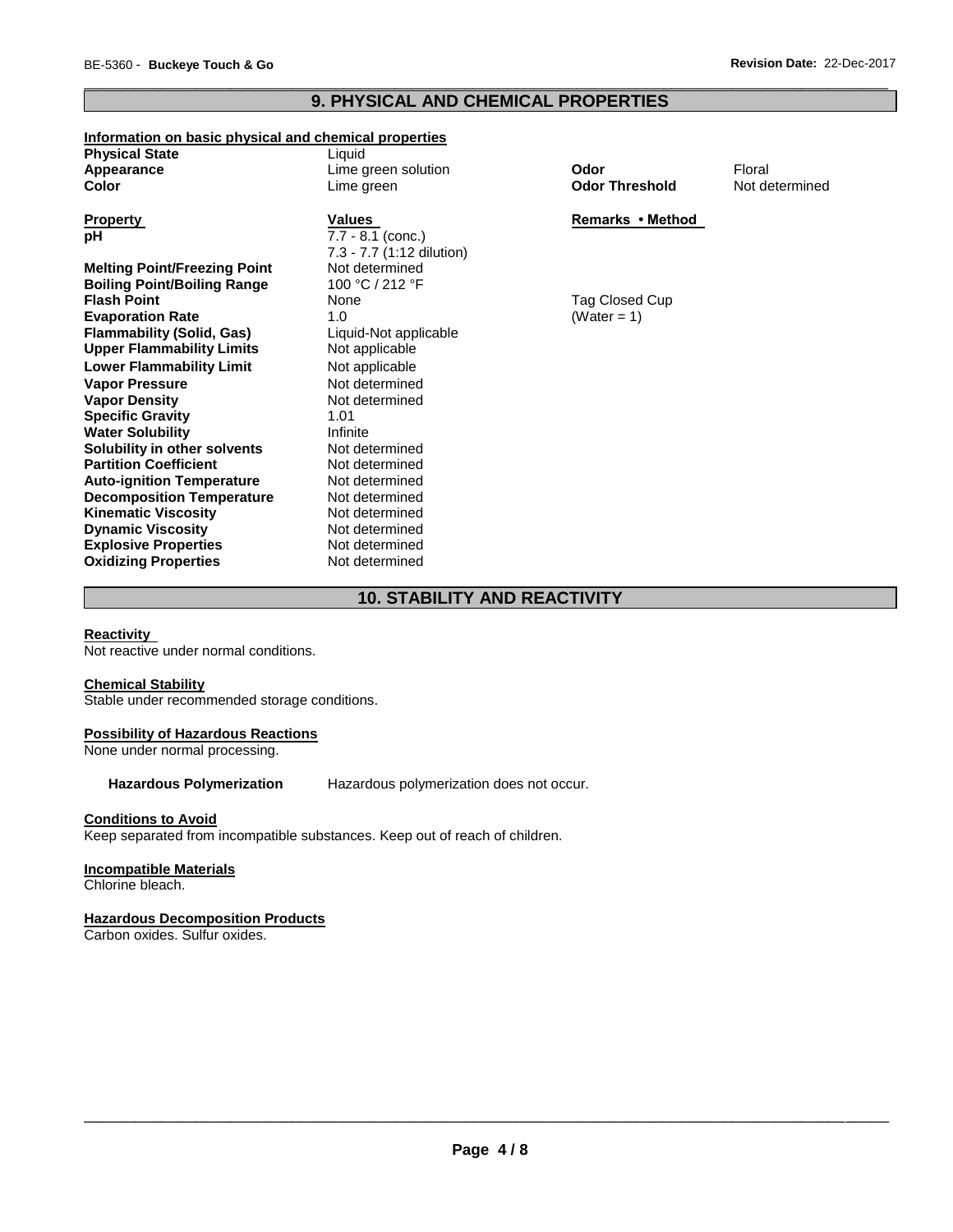# \_\_\_\_\_\_\_\_\_\_\_\_\_\_\_\_\_\_\_\_\_\_\_\_\_\_\_\_\_\_\_\_\_\_\_\_\_\_\_\_\_\_\_\_\_\_\_\_\_\_\_\_\_\_\_\_\_\_\_\_\_\_\_\_\_\_\_\_\_\_\_\_\_\_\_\_\_\_\_\_\_\_\_\_\_\_\_\_\_\_\_\_\_ **11. TOXICOLOGICAL INFORMATION**

# **Information on likely routes of exposure**

| <b>Product Information</b> |                                  |
|----------------------------|----------------------------------|
| <b>Eye Contact</b>         | Causes serious eye irritation.   |
| <b>Skin Contact</b>        | Causes mild skin irritation.     |
| <b>Inhalation</b>          | Avoid breathing vapors or mists. |
| Ingestion                  | Do not ingest.                   |

## **Component Information**

| <b>Chemical Name</b>                    | Oral LD50            | Dermal LD50             | <b>Inhalation LC50</b>               |
|-----------------------------------------|----------------------|-------------------------|--------------------------------------|
| Benzyl alcohol<br>$100 - 51 - 6$        | $= 1230$ mg/kg (Rat) | $= 2000$ mg/kg (Rabbit) | $= 8.8$ mg/L (Rat) 4 h               |
| Sodium lauryl sulfate<br>$151 - 21 - 3$ | $= 1288$ mg/kg (Rat) | $=$ 580 mg/kg (Rabbit)  | $>$ 3900 mg/m <sup>3</sup> (Rat) 1 h |

## **Information on physical, chemical and toxicological effects**

**Symptoms** Please see section 4 of this SDS for symptoms.

## **Delayed and immediate effects as well as chronic effects from short and long-term exposure**

**Carcinogenicity** Based on the information provided, this product does not contain any carcinogens or potential carcinogens as listed by OSHA, IARC or NTP.

## **Numerical measures of toxicity**

Not determined

# **12. ECOLOGICAL INFORMATION**

# **Ecotoxicity**

Harmful to aquatic life with long lasting effects.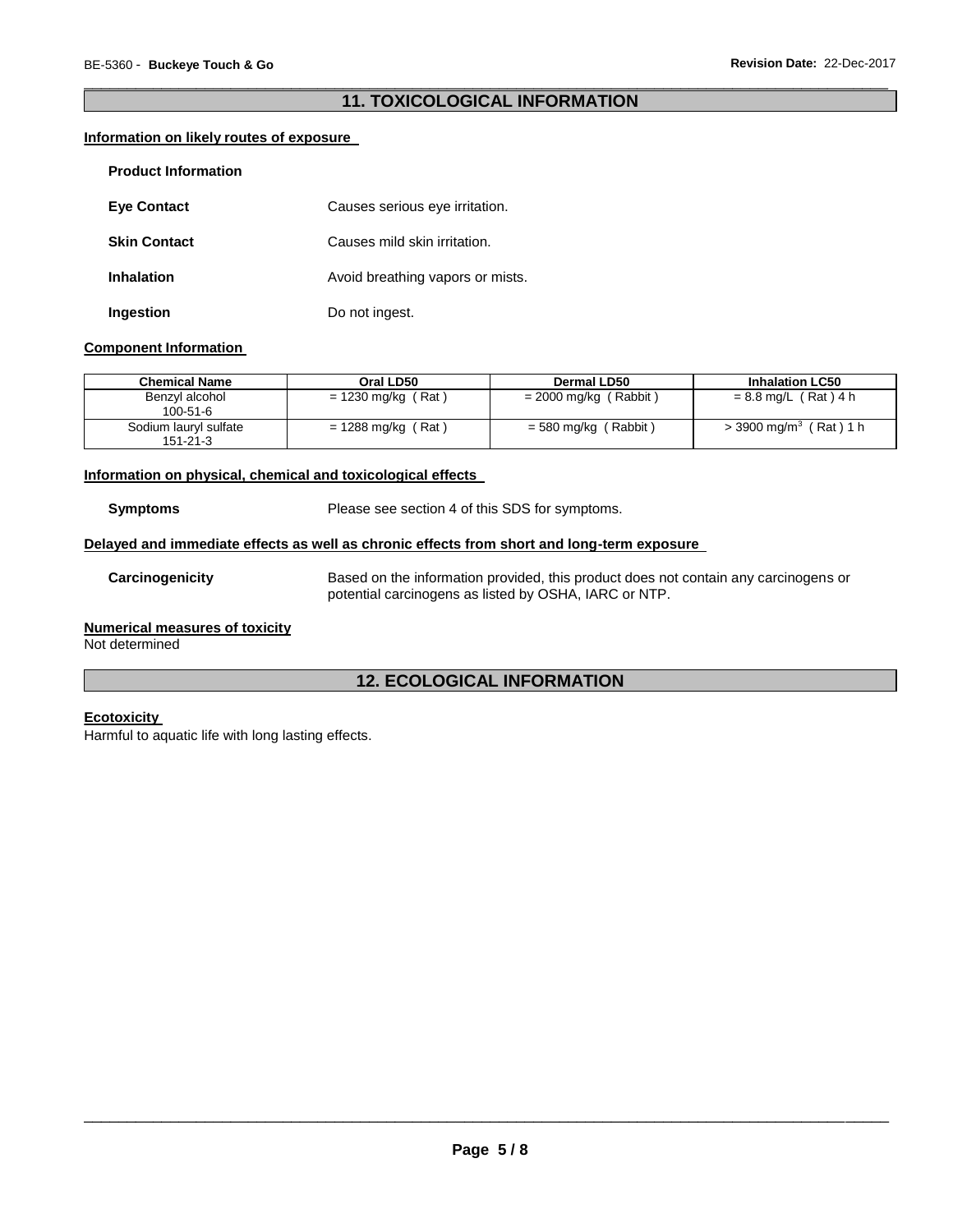# **Component Information**

| <b>Chemical Name</b>  | Algae/aquatic plants        | <b>Fish</b>                    | <b>Toxicity to</b>        | <b>Crustacea</b>         |
|-----------------------|-----------------------------|--------------------------------|---------------------------|--------------------------|
|                       |                             |                                | microorganisms            |                          |
| Benzyl alcohol        | 35: 3 h Anabaena variabilis | 460: 96 h Pimephales           | $EC50 = 50$ mg/L 5 min    | 23: 48 h water flea mg/L |
| 100-51-6              | mg/L EC50                   | promelas mg/L LC50 static      | $EC50 = 63.7$ mg/L 15 min | EC50                     |
|                       |                             | 10: 96 h Lepomis               | $EC50 = 63.7$ mg/L 5 min  |                          |
|                       |                             | macrochirus mg/L LC50          | $EC50 = 71.4$ mg/L 30 min |                          |
|                       |                             | static                         |                           |                          |
| Sodium lauryl sulfate | 53: 72 h Desmodesmus        | 8 - 12.5: 96 h Pimephales      |                           | 1.8: 48 h Daphnia magna  |
| 151-21-3              | subspicatus mg/L EC50 30    | promelas mg/L LC50 static      |                           | mg/L EC50                |
|                       | 100: 96 h Desmodesmus       | 15 - 18.9: 96 h Pimephales     |                           |                          |
|                       | subspicatus mg/L EC50 117:  | promelas mg/L LC50 static      |                           |                          |
|                       | 96 h Pseudokirchneriella    | 22.1 - 22.8: 96 h Pimephales   |                           |                          |
|                       | subcapitata mg/L EC50 3.59  | promelas mg/L LC50 static      |                           |                          |
|                       | $-15.6:96h$                 | 4.3 - 8.5: 96 h Oncorhynchus   |                           |                          |
|                       | Pseudokirchneriella         | mykiss mg/L LC50 static        |                           |                          |
|                       | subcapitata mg/L EC50       | 4.62: 96 h Oncorhynchus        |                           |                          |
|                       | static                      | mykiss mg/L LC50 flow-         |                           |                          |
|                       |                             | through 4.2: 96 h              |                           |                          |
|                       |                             | Oncorhynchus mykiss mg/L       |                           |                          |
|                       |                             | LC50 7.97: 96 h Brachydanio    |                           |                          |
|                       |                             | rerio mg/L LC50 flow-through   |                           |                          |
|                       |                             | 9.9 - 20.1: 96 h Brachydanio   |                           |                          |
|                       |                             | rerio mg/L LC50 semi-static    |                           |                          |
|                       |                             | 4.06 - 5.75: 96 h Lepomis      |                           |                          |
|                       |                             | macrochirus mg/L LC50          |                           |                          |
|                       |                             | static 4.2 - 4.8. 96 h Lepomis |                           |                          |
|                       |                             | macrochirus mg/L LC50          |                           |                          |
|                       |                             | flow-through 4.5: 96 h         |                           |                          |
|                       |                             | Lepomis macrochirus mg/L       |                           |                          |
|                       |                             | LC50 5.8 - 7.5: 96 h           |                           |                          |
|                       |                             | Pimephales promelas mg/L       |                           |                          |
|                       |                             | LC50 static 10.2 - 22.5: 96 h  |                           |                          |
|                       |                             | Pimephales promelas mg/L       |                           |                          |
|                       |                             | LC50 semi-static 6.2 - 9.6:    |                           |                          |
|                       |                             | 96 h Pimephales promelas       |                           |                          |
|                       |                             | mg/L LC50 13.5 - 18.3: 96 h    |                           |                          |
|                       |                             | Poecilia reticulata mg/L       |                           |                          |
|                       |                             | LC50 semi-static 10.8 - 16.6:  |                           |                          |
|                       |                             | 96 h Poecilia reticulata mg/L  |                           |                          |
|                       |                             | LC50 static 1.31: 96 h         |                           |                          |
|                       |                             | Cyprinus carpio mg/L LC50      |                           |                          |
|                       |                             | semi-static                    |                           |                          |

\_\_\_\_\_\_\_\_\_\_\_\_\_\_\_\_\_\_\_\_\_\_\_\_\_\_\_\_\_\_\_\_\_\_\_\_\_\_\_\_\_\_\_\_\_\_\_\_\_\_\_\_\_\_\_\_\_\_\_\_\_\_\_\_\_\_\_\_\_\_\_\_\_\_\_\_\_\_\_\_\_\_\_\_\_\_\_\_\_\_\_\_\_

## **Persistence/Degradability**

Not determined.

## **Bioaccumulation**

Not determined.

# **Mobility**

| <b>Chemical Name</b>  | <b>Partition Coefficient</b> |
|-----------------------|------------------------------|
| Benzyl alcohol        | . .                          |
| $100 - 51 - 6$        |                              |
| Sodium lauryl sulfate | l .lo                        |
| $151 - 21 - 3$        |                              |

## **Other Adverse Effects**

Not determined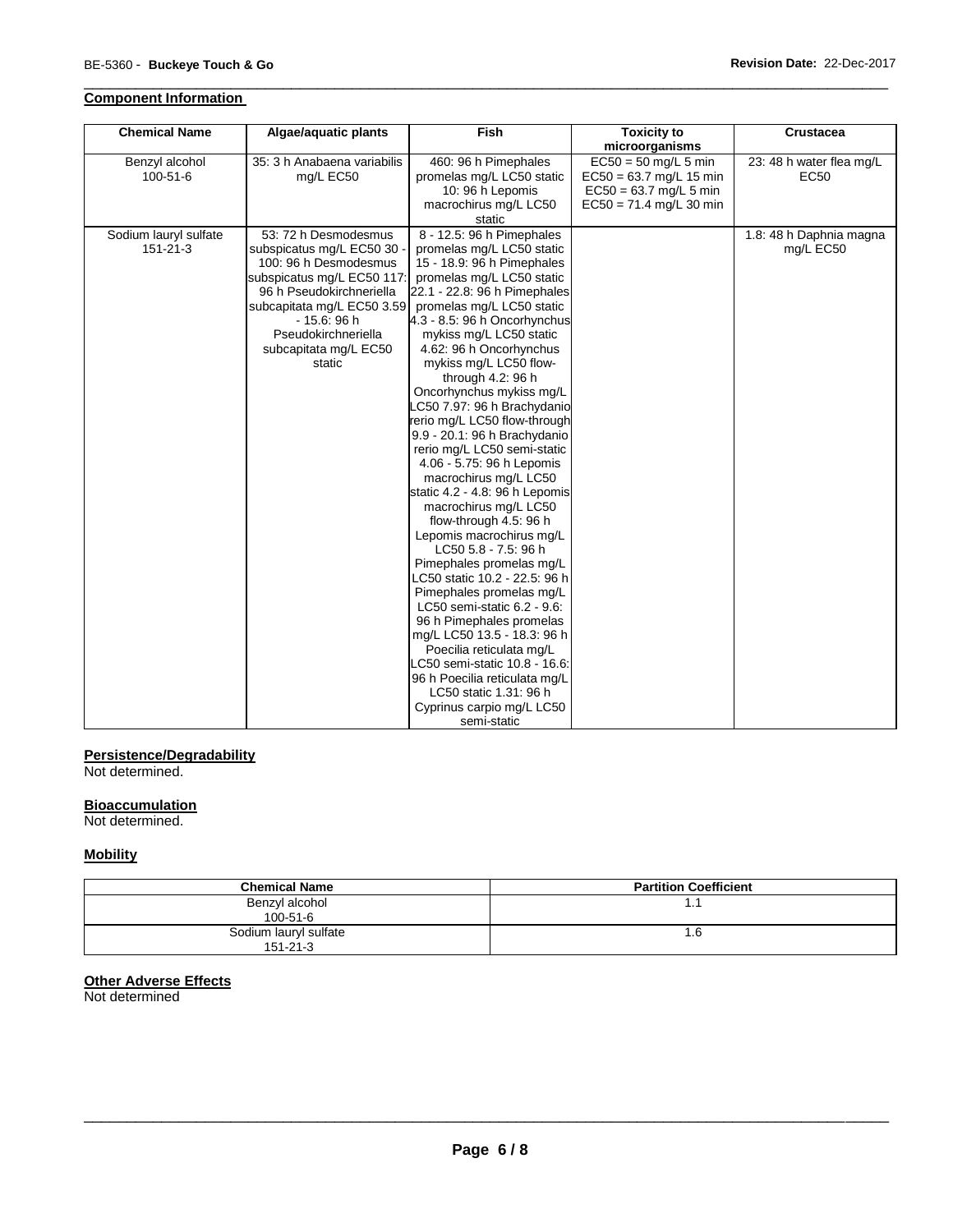# \_\_\_\_\_\_\_\_\_\_\_\_\_\_\_\_\_\_\_\_\_\_\_\_\_\_\_\_\_\_\_\_\_\_\_\_\_\_\_\_\_\_\_\_\_\_\_\_\_\_\_\_\_\_\_\_\_\_\_\_\_\_\_\_\_\_\_\_\_\_\_\_\_\_\_\_\_\_\_\_\_\_\_\_\_\_\_\_\_\_\_\_\_ **13. DISPOSAL CONSIDERATIONS**

## **Waste Treatment Methods**

| Disposal should be in accordance with applicable regional, national and local laws and<br><b>Disposal of Wastes</b><br>regulations. |                                                                                                                                |  |  |  |  |
|-------------------------------------------------------------------------------------------------------------------------------------|--------------------------------------------------------------------------------------------------------------------------------|--|--|--|--|
| <b>Contaminated Packaging</b>                                                                                                       | Disposal should be in accordance with applicable regional, national and local laws and<br>regulations.                         |  |  |  |  |
| <b>14. TRANSPORT INFORMATION</b>                                                                                                    |                                                                                                                                |  |  |  |  |
| <b>Note</b>                                                                                                                         | Please see current shipping paper for most up to date shipping information, including<br>exemptions and special circumstances. |  |  |  |  |
| <b>DOT</b>                                                                                                                          | Not regulated                                                                                                                  |  |  |  |  |
| <b>ATAI</b>                                                                                                                         | Not regulated                                                                                                                  |  |  |  |  |
| <b>IMDG</b>                                                                                                                         | Not regulated                                                                                                                  |  |  |  |  |

# **15. REGULATORY INFORMATION**

## **International Inventories**

| <b>Chemical Name</b>       | TSCA    | DSL | <b>NDSL</b> | <b>EINECS</b> | <b>ELINCS</b> | ENCS    | <b>IECSC</b> | <b>KECL</b> | <b>PICCS</b> | <b>AICS</b> |
|----------------------------|---------|-----|-------------|---------------|---------------|---------|--------------|-------------|--------------|-------------|
| Sodium lauryl sulfate      | Present |     |             | Present       |               | Present |              | Present     |              |             |
| Sodium laurovl sarcosinate | Present |     |             | Present       |               | Present |              | Present     |              |             |
| Benzyl alcohol             | Present |     |             | Present       |               | Present |              | Present     |              |             |

**Legend:** 

*TSCA - United States Toxic Substances Control Act Section 8(b) Inventory* 

*DSL/NDSL - Canadian Domestic Substances List/Non-Domestic Substances List* 

*EINECS/ELINCS - European Inventory of Existing Chemical Substances/European List of Notified Chemical Substances* 

*ENCS - Japan Existing and New Chemical Substances* 

*IECSC - China Inventory of Existing Chemical Substances* 

*KECL - Korean Existing and Evaluated Chemical Substances* 

*PICCS - Philippines Inventory of Chemicals and Chemical Substances* 

*AICS - Australian Inventory of Chemical Substances* 

## **US Federal Regulations**

## **CERCLA**

This material, as supplied, does not contain any substances regulated as hazardous substances under the Comprehensive Environmental Response Compensation and Liability Act (CERCLA) (40 CFR 302) or the Superfund Amendments and Reauthorization Act (SARA) (40 CFR 355).

# **SARA 313**

Section 313 of Title III of the Superfund Amendments and Reauthorization Act of 1986 (SARA). This product does not contain any chemicals which are subject to the reporting requirements of the Act and Title 40 of the Code of Federal Regulations, Part 372

## **CWA (Clean Water Act)**

This product does not contain any substances regulated as pollutants pursuant to the Clean Water Act (40 CFR 122.21 and 40 CFR 122.42)